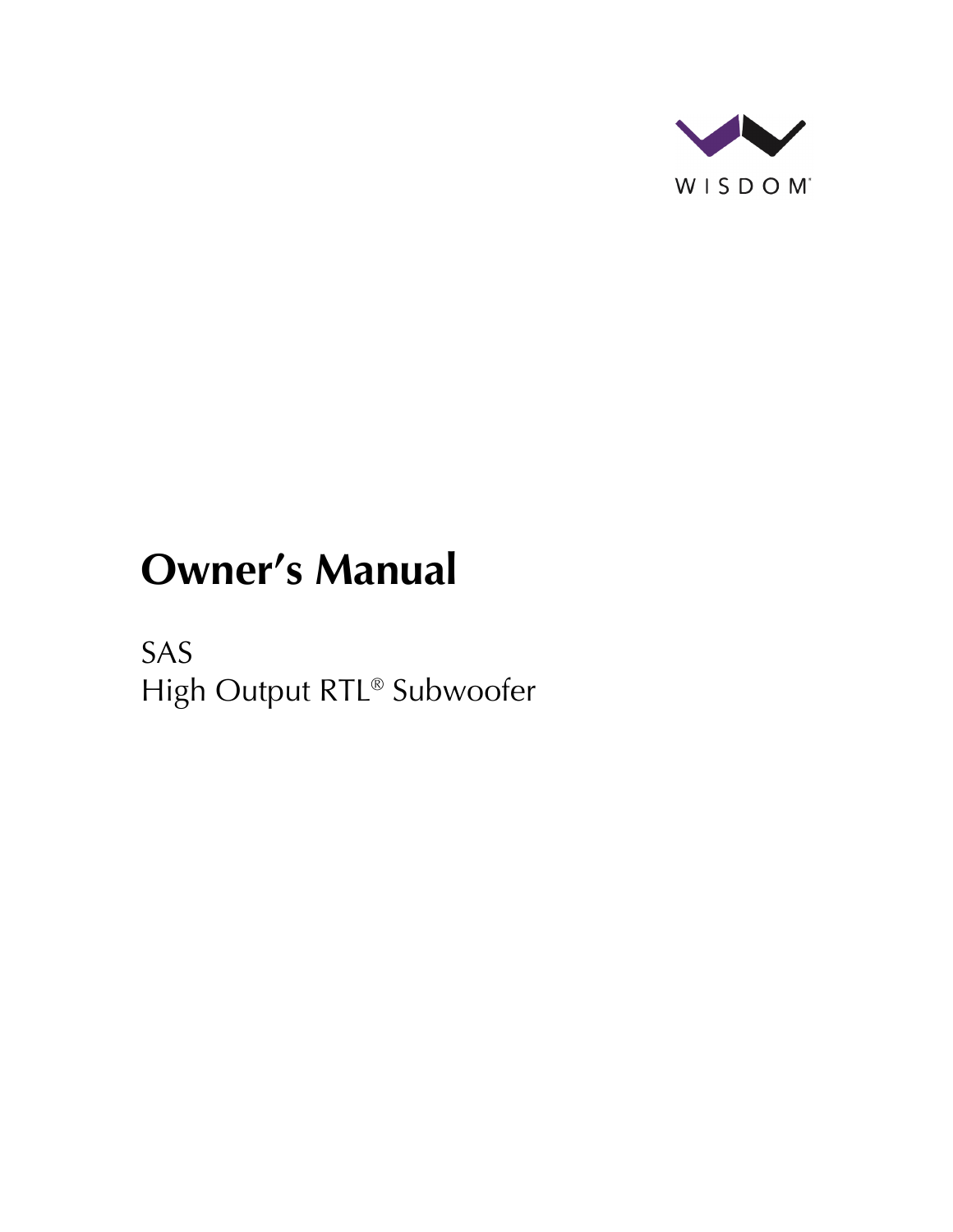### **Table of Contents**

**Introduction | 3**

**Overview | 3**

**Unpacking | 4**

**Placement | 4**

**Setup | 6**

**North American Warranty | 8**

**Obtaining Service | 8**

**Specifications | 10**

**Dimensions | 11**

### **DOCUMENT CONVENTIONS**

This document contains general safety, installation, and operation instructions for the Wisdom Audio High Output RTL® Subwoofer. It is important to read this document before attempting to use this product. Pay particular attention to:

**WARNING: Calls attention to a procedure, practice, condition or the like that, if not correctly performed or adhered to, could result in injury or death.** 

**CAUTION: Calls attention to a procedure, practice, condition or the like that, if not correctly performed or adhered to, could result in damage to or destruction of part of or the entire product.** 

*Note: Calls attention to information that aids in the installation or operation of the product.*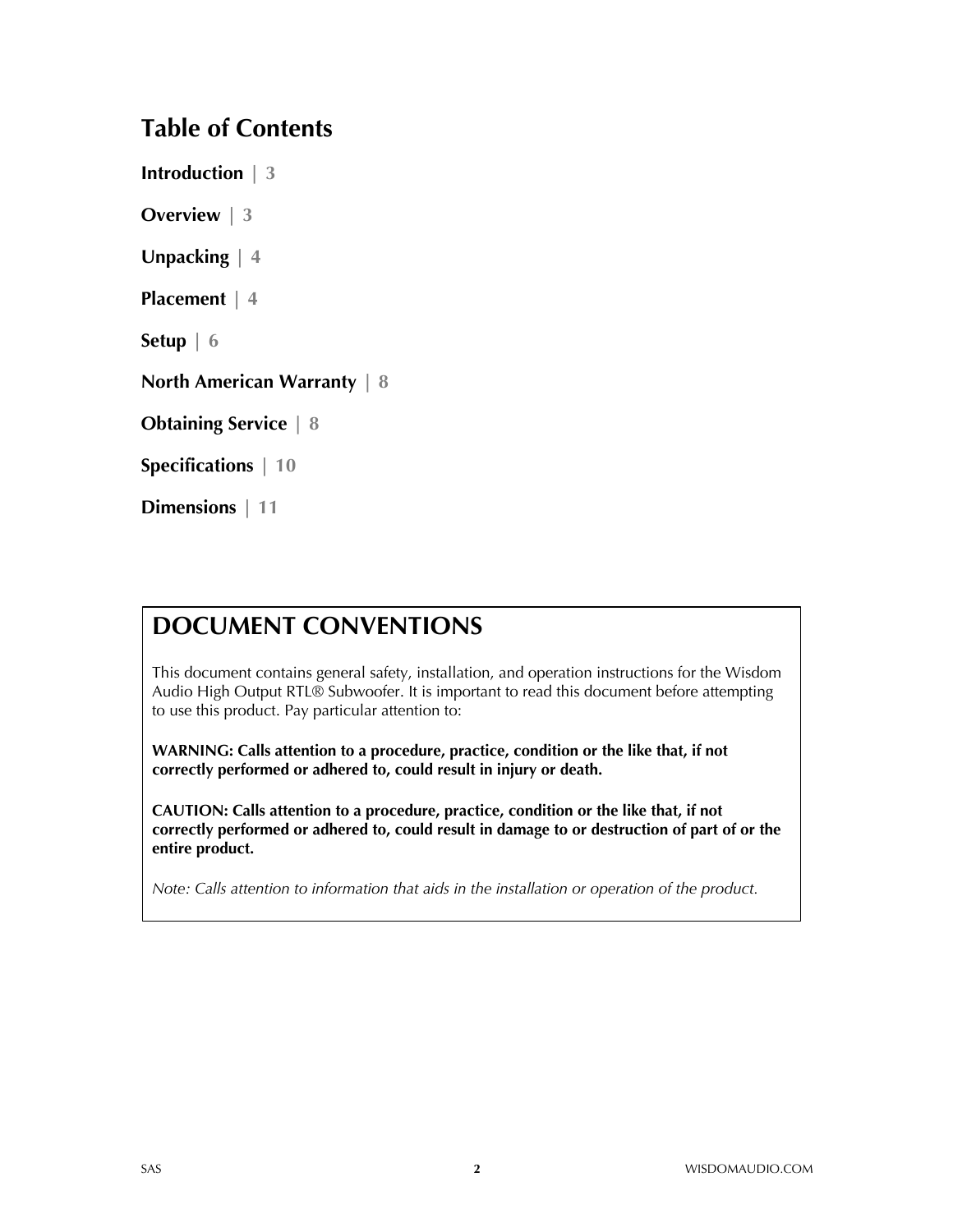## **Introduction**

Congratulations on purchasing your Wisdom Audio subwoofer. The **SAS's Regenerative Transmission Line™** technology delivers tremendous bass performance in terms of depth, dynamics, and distortion resulting in articulate bass that integrates seamlessly with high-resolution main speakers such as Wisdom Audio's Sage Series.

This manual focuses on the SAS subwoofer itself.

While we expect your local Wisdom Audio dealer to take care of the setup and calibration of the system, we still recommend that you at least briefly review this and the other manuals (SA-DSP Series amplifiers) to understand the system's full capabilities.

### **Overview**

Your Wisdom Audio **SAS subwoofer** uses a modern implementation of an old idea for high quality, low distortion bass reproduction. While the roots of the Regenerative Transmission Line<sup>TM</sup> go back to the 1950's, it is the combination of modern computer modeling and the vastly more powerful motors of contemporary driver design that make the RTL™ so special.

There is a class of bass enclosures that has been around since the 1950's, which can be described generically as "low frequency tapped waveguides" or "tapped pipes." It was an idea that was a bit ahead of its time then, since fully optimizing its use required both powerful drivers and computer modeling. But, if you are into such things, check out US Patent 2,765,864 (filed in 1955), and an AES paper published in 1959, *"Analysis of a Low Frequency Loudspeaker System."*

We have utilized sophisticated modeling software to fully optimize our enclosures and have developed drivers that are specifically optimized for this application. We call our unique implementation of this relatively old idea a "Regenerative Transmission LineTM" subwoofer, or "RTL" sub for short.

All dynamic drivers develop energy on both sides of the diaphragm, with the rear energy being 180° out of phase with the front energy. If you allow the driver to operate in free space (no enclosure), the front and rear energies largely cancel each other out – especially at low frequencies.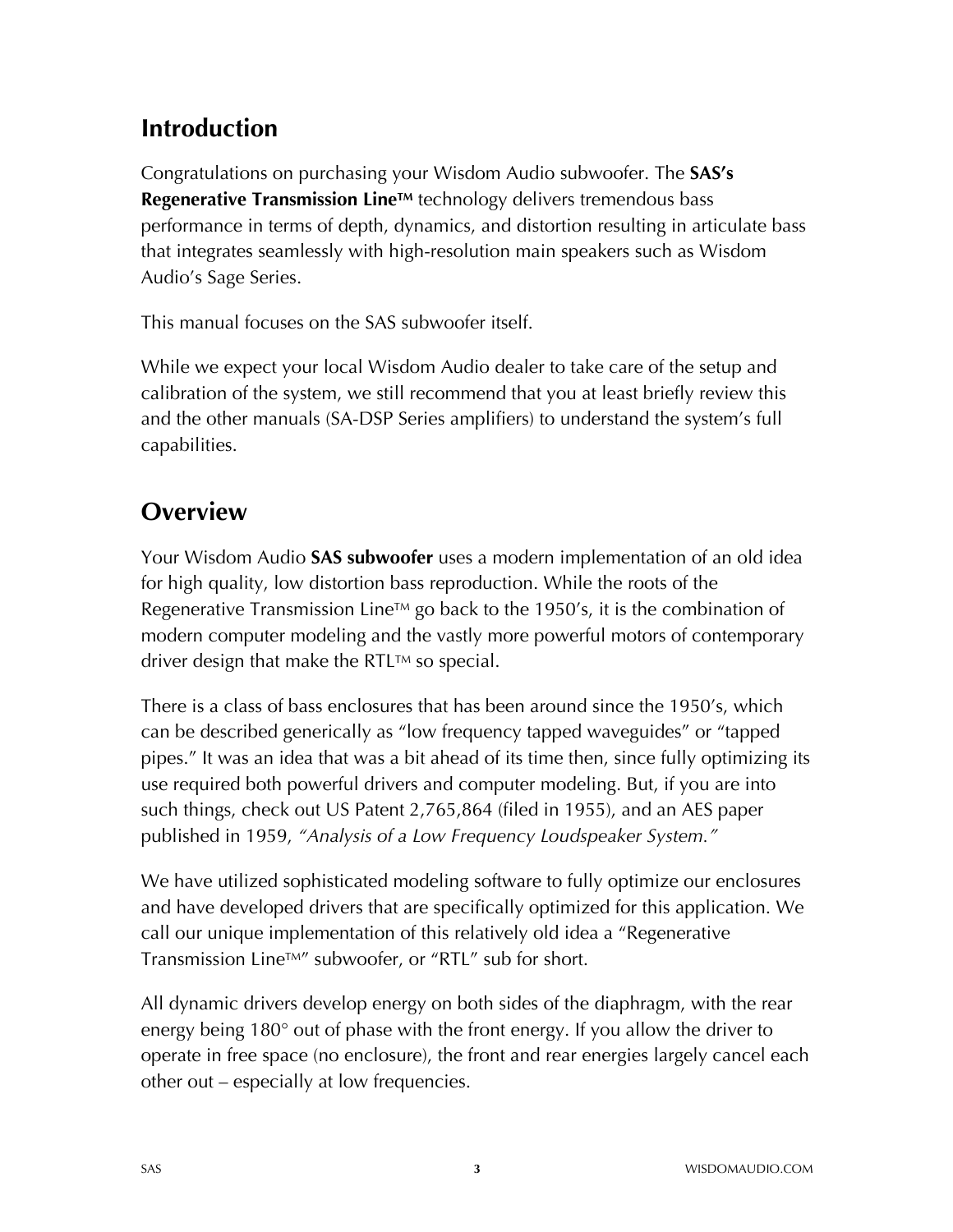In our **Regenerative Transmission LineTM subwoofer,** the energy from the back side of the driver is sent along a long, folded path in such a way that its lowest frequencies arrive back at the front side of the driver in phase, effectively summing to an increase of 6 dB in output. Thus, the energy from both sides of the woofer cone is used in a productive way, resulting in a substantial reduction in distortion and an effective surface area double compared to what you would otherwise expect. As an example, the effective radiating surface area of the two  $5" \times 7"$ woofers in the SAS is equivalent to *one* 12" –13" woofer in more conventional enclosures.

The results are quite stunning. Low frequencies are strikingly dynamic and responsive and integrate quite seamlessly with the fast and detailed Sage Series planar magnetic hybrids. As an example, the SAS can output more than 120 dB at 25 Hz.

## **Unpacking the SAS**

The Wisdom Audio SAS subwoofer is a substantial piece of equipment. Please exercise caution when unpacking your SAS to ensure that you do not strain yourself from its (perhaps unexpected) weight.

CAUTION: **Do not attempt to lift your SAS by yourself. Unpacking this subwoofer is clearly a two-person job. It is unwise for a single person to attempt doing so. Do not attempt to lift your SAS while bending or twisting from the waist. Use your legs for lifting, not your back. Always stand as straight as possible and keep the SAS close to your body to reduce strain on your back.** 

### **Subwoofer Placement**

Subwoofers offer somewhat greater flexibility in placement since the frequencies they reproduce are not readily localizable by the human ear. This is because the wavelengths they reproduce are more than ten feet (3 meters) long, but our ears are located only about 6-7 inches (17 cm) apart. Thus, these extremely long waves do not contribute meaningfully to the imaging that the main speakers create.

However, this fact does not mean that the placement of the subwoofers has no effect on the sound quality in the room. Far from it. The subwoofers are the *most*  likely to suffer from the response irregularities introduced by the room itself, operating as they do below approximately 80 Hz in most systems.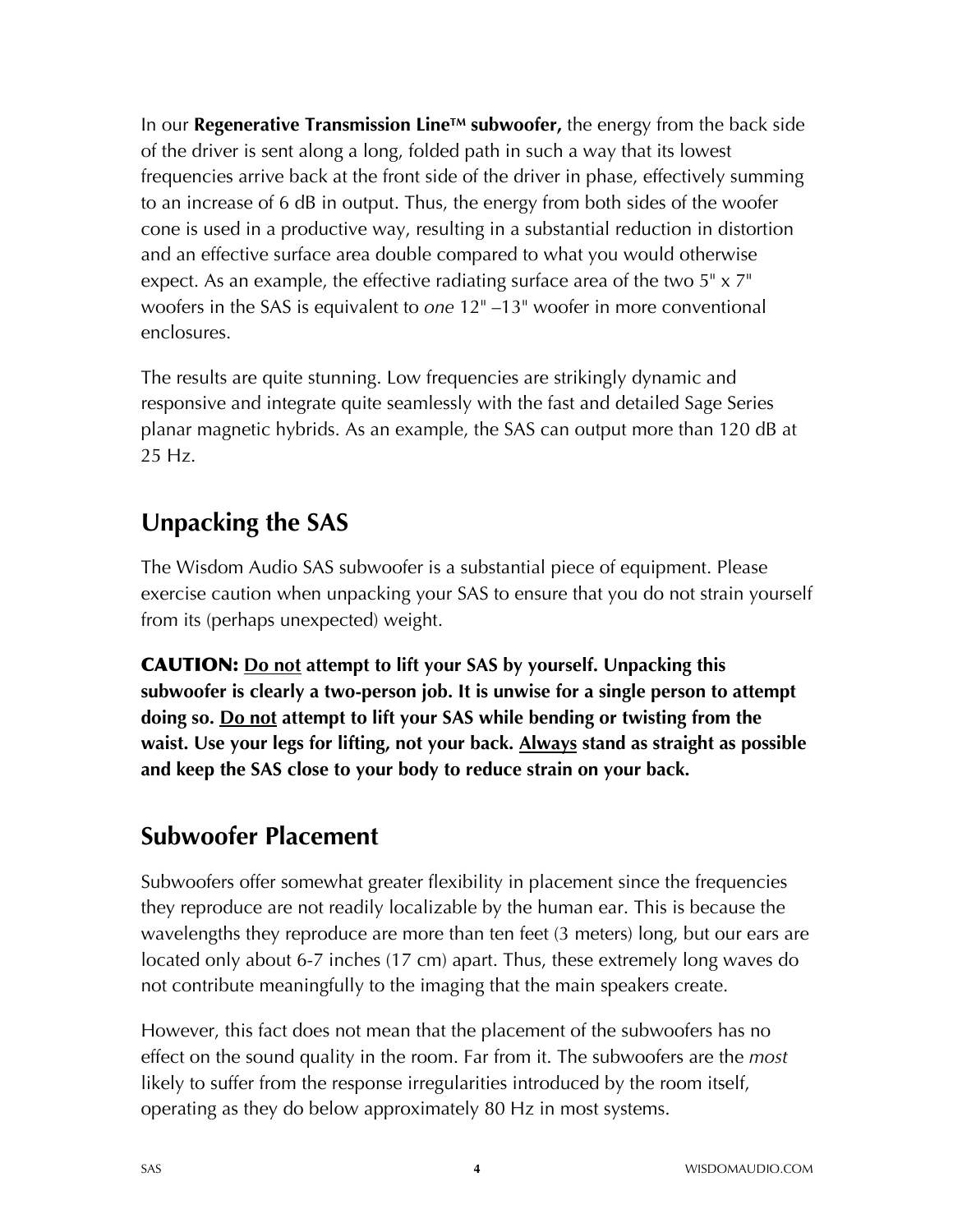Recent research into the behavior of rooms as a function of speaker placement has concluded that – if you have the freedom to do so – there are significant advantages to placing several smaller subwoofers around the room, rather than relying on a single large woofer. Moreover, the optimum placement is usually centered on each of the four walls, or deep in the corners of the room. If you have the luxury of doing so, this simple placement strategy can reduce the size of the room's response irregularities from 20 decibels down to perhaps as little as 6-8 decibels – a tremendous improvement.

### **Room Treatment**

Rectangular rooms have six reflecting surfaces (four walls, ceiling, and floor) that reflect sound to the listener, after various delays introduced by the indirect routes the sound take on their way to the listener. These first reflections are particularly damaging to sound quality. Looking at the simplest case of stereo reproduction, you have a minimum of *twelve* first reflection points in your room that deserve some attention.

Unfortunately, it is often difficult to do much about the ceiling and floor reflections, even though they are arguably the most destructive. (The minimization of these reflections is one of the strongest arguments for the tall, line source loudspeakers that Wisdom Audio builds.) This leaves you with eight "first reflections" that you

should consider minimizing somehow. These points are easily found by having an assistant slide a small mirror along the four walls of the room, while you sit at the listening position. Any place on the wall where you can see a re- flection of *any*  speaker is a first reflection point. Concentrate on the first reflections for the Left and Right speakers first.

If you can, arrange to apply either absorption or diffusion at these eight points (don't forget the wall behind you). Absorption can be as simple as heavy, insulated drapes; diffusion can be provided by a well-stocked bookcase with books of varied sizes. Alternatively, you can buy purpose-designed room treatments (some sources listed under References, below).

The important things to remember are these: a good room should have a balance of absorption and diffusion; and if you are going to treat only a few areas of the room, the first reflection points are the most important ones to treat.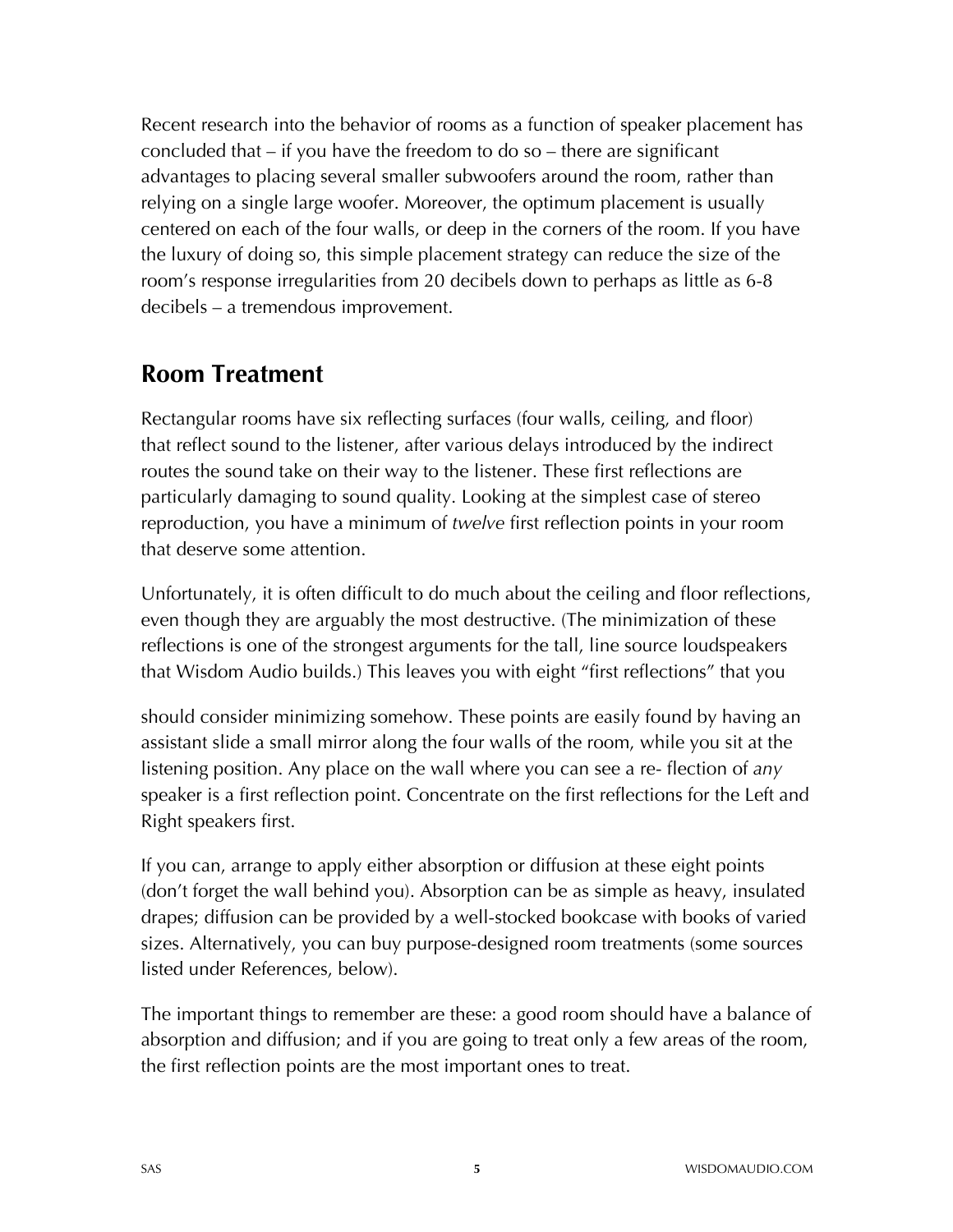### **Professional Acoustic Design**

Does this all sound too complicated? For good reason: it *is* complicated.

The difference between the average listening room and one that is professionally designed and implemented is huge. A great listening room will disappear to an astonishing degree, letting the experiences captured in your recordings speak to you directly. A well-designed room is also quieter and more comfortable. It can easily become a favorite retreat for peace and rejuvenation.

If you decide to investigate the possibility of improving your room with the help of a professional, it is important to find someone who focuses on residential spaces. Most acousticians are trained to deal with large spaces – airports, auditoriums, lobbies in commercial buildings, etc. The problems seen in "small" rooms (residential spaces) are quite different, and outside the experience of most acousticians. Find someone who specializes in and has a great deal of experience designing home studios, home theaters, and the like. Your Wisdom Audio dealer may be such a person; failing that, he/she can help you find such a professional.

### **References**

#### **Books on Acoustics**

*The Master Handbook of Acoustics,* F. Alton Everest, TAB Books *Sound Reproduction: The Acoustics and Psychoacoustics of Loudspeakers and Rooms* by Dr. Floyd Toole, Focal Press

# **Setting Up your SAS**

The unusual form factor of the SAS allows it to be used effectively in many situations where a more conventional "bass cube" would be either cumbersome or impossible. Examples include locating it behind a couch, in the small space between the couch and the wall or lying flat under a set of risers in a home theater with multiple rows of seating.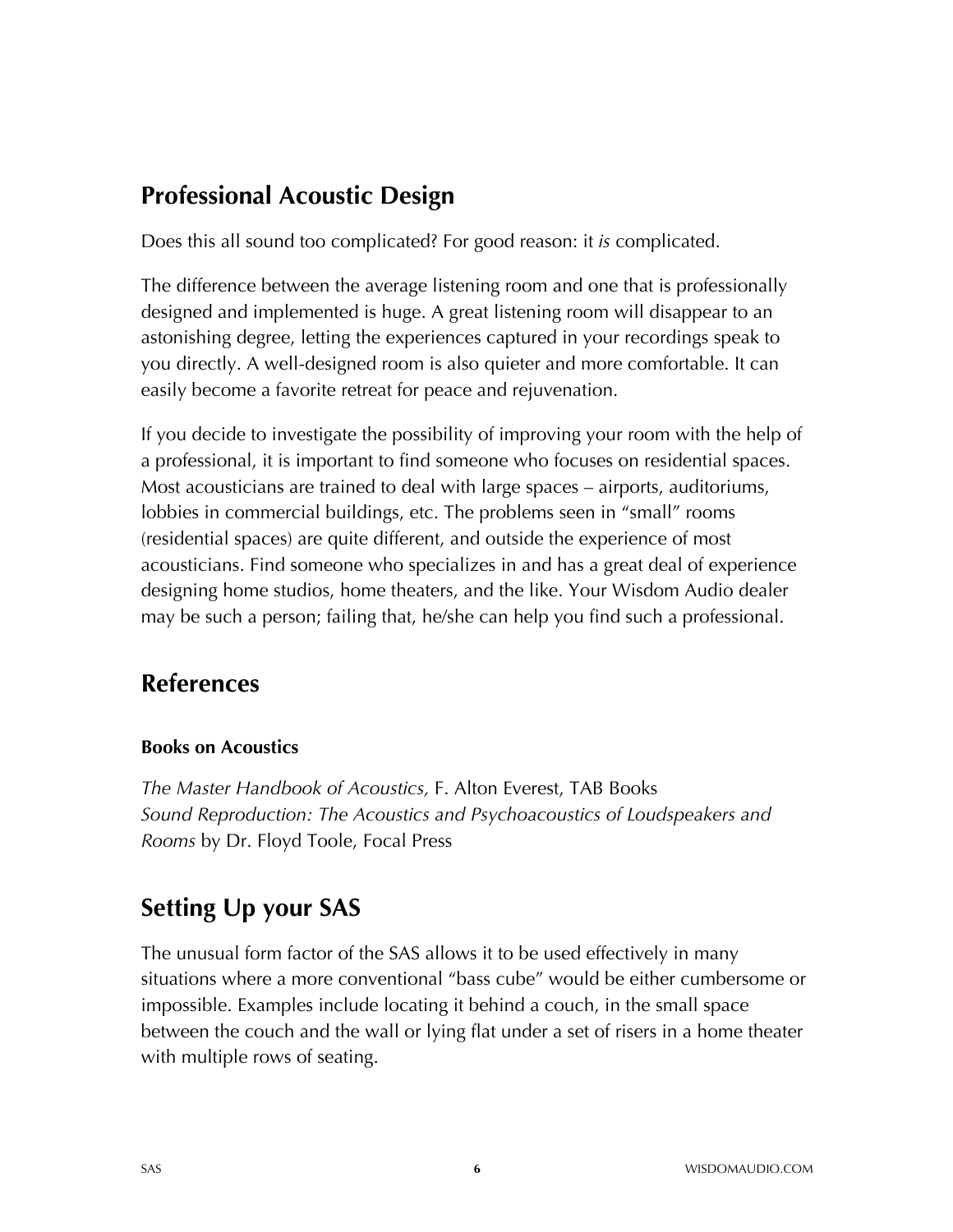The SAS also includes three locations for the exit of the Regenerative Transmission Line<sup>TM</sup>. As shipped from the factory, the vent is located on the end of the SAS enclosure. However, if your location would be better served by the vent being on one side or the other, your dealer can easily swap the grille for the solid aluminum plate that covers the desired exit location. There is no difference in performance, but often a great difference in application flexibility.

**VERY IMPORTANT!** You MUST use an SW-1 or SA-DSP amplifier. If using another brand of amplifier, you must make sure you use a specific type of surround processor, as the SAS requires special 48dB Butterworth bandpass filter and PEQ settings for the RTL to work properly.

### **Connections**

#### **Speaker Terminals**

Connect the  $+$  and  $-$  terminals of the power amplifier that is driving the SAS to the corresponding + and – terminals of the SAS, located in the recessed input cup.

Note that while Wisdom Audio amplifiers are all non-inverting, some other brands of power amplifiers do invert polarity. It is always best to check the polarity of all your speakers with a polarity checker such as can be found in the AudioTools suite from Studio Six Digital, or with dedicated hardware such as the Galaxy Cricket Test Set.

### **North American Warranty**

#### **Standard Warranty**

When purchased from and installed by an authorized Wisdom Audio dealer, Wisdom Audio loudspeakers are warranted to be free from defects in material and workmanship under normal use for a period of 10 years from the original date of purchase on the cabinet and passive drivers.

**IMPORTANT:** Wisdom Audio loudspeakers are designed for installation and operation in environmentally controlled conditions, such as are found in normal residential environments. When used in harsh conditions such as outdoors or in marine applications, the warranty is three years from the original date of purchase.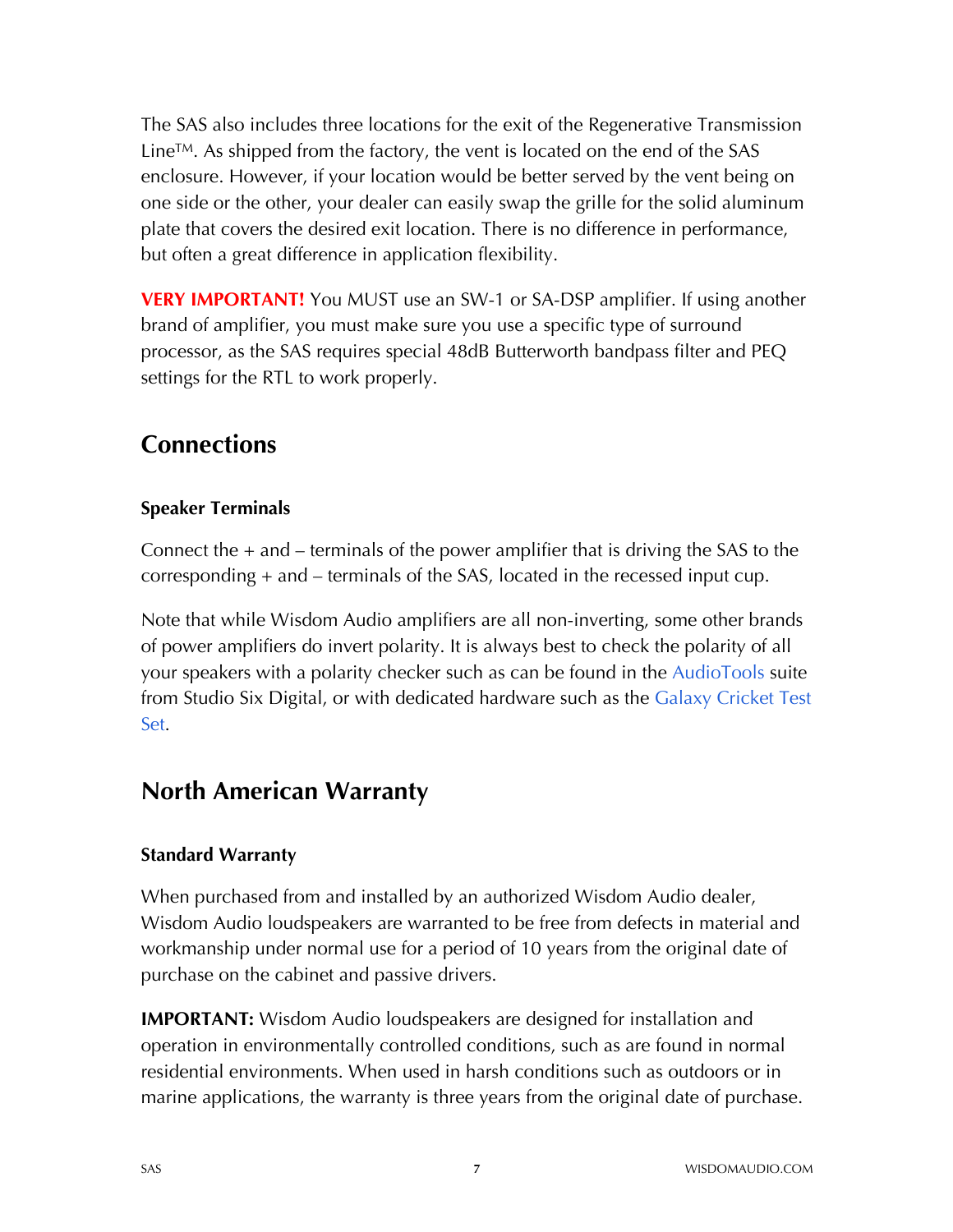During the warranty period, any Wisdom Audio products exhibiting defects in materials and/or workmanship will be repaired or replaced, at our option, without charge for either parts or labor, at our factory. The warranty will not apply to any Wisdom Audio products that has been misused, abused, altered, or installed and calibrated by anyone other than an authorized Wisdom Audio dealer.

Any Wisdom Audio product not performing satisfactorily may be returned to the factory for evaluation. Return authorization must first be obtained by either calling or writing the factory prior to shipping the component. The factory will pay for return shipping charges only if the component is found to be defective as mentioned above. There are other stipulations that may apply to shipping charges.

There is no other express warranty on Wisdom Audio products. Neither this warranty nor any other warranty, express or implied, including any implied warranties of merchantability or fitness, shall extend beyond the warranty period. No responsibility is assumed for any incidental or consequential damages. Some states do not allow limitations on how long an implied warranty lasts and other states do not allow the exclusion or limitation of incidental or consequential damages, so the above limitation or exclusion may not apply to you.

This warranty gives you specific legal rights, and you may also have other rights, which vary from state to state. This warranty is applicable in the United States and Canada only. Outside of the U.S. and Canada, please contact your local, authorized Wisdom Audio distributor for warranty and service information.

# **Obtaining Service**

We take great pride in our dealers. Experience, dedication, and integrity make these professionals ideally suited to assist with our customers' service needs.

If your Wisdom Audio loudspeaker must be serviced, please contact your dealer. Your dealer will then decide whether the problem can be remedied locally, or whether to contact Wisdom Audio for further service information or parts, or to obtain a Return Authorization. The Wisdom Audio Service Department works closely with your dealer to solve your service needs expediently.

**IMPORTANT:** Return authorization must be obtained from Wisdom Audio's Service Department BEFORE a unit is shipped for service.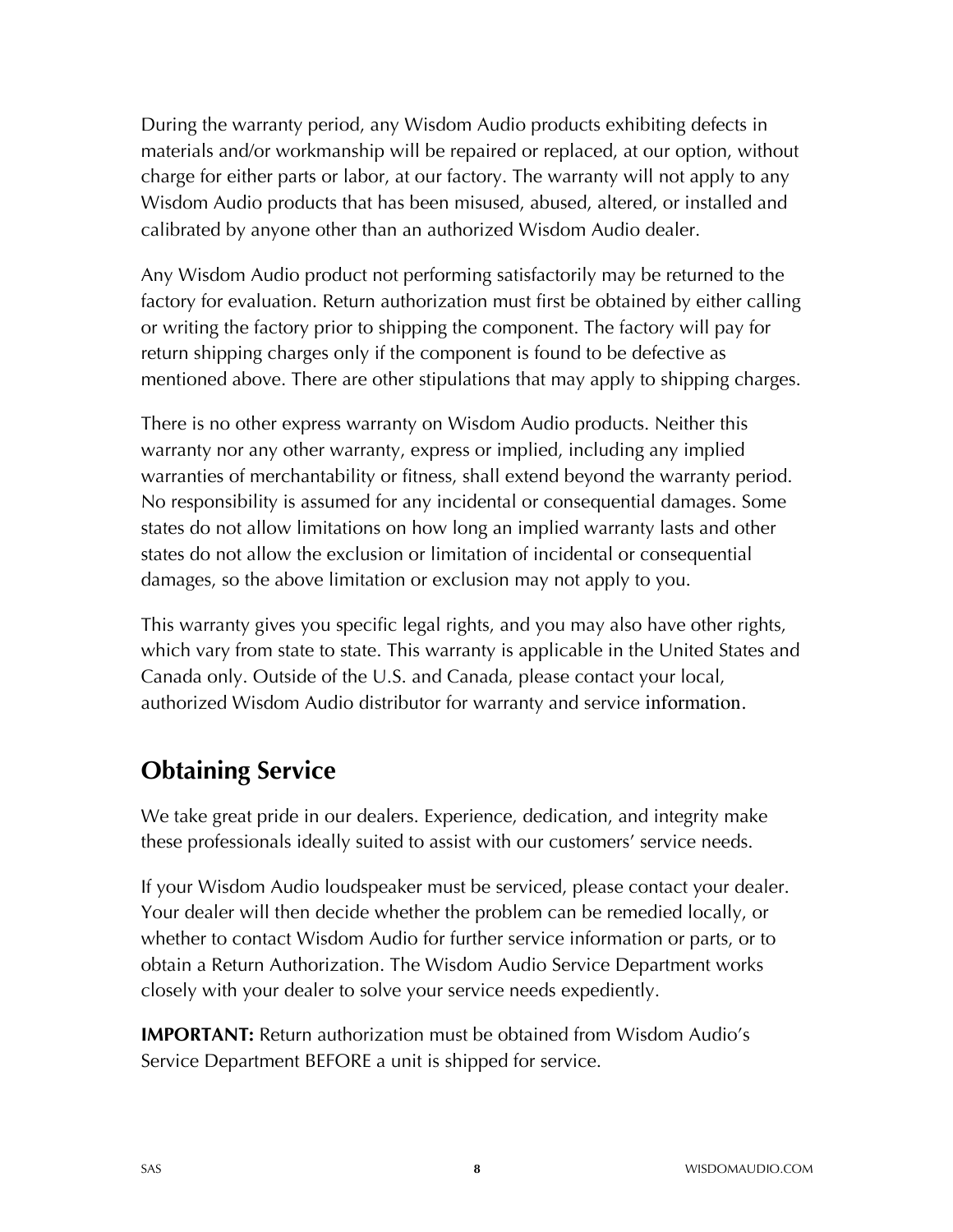It is extremely important that information about a problem be explicit and complete. A specific, comprehensive description of the problem helps your dealer and the Wisdom Audio Service Department locate and repair the difficulty as quickly as possible.

A copy of the original bill of sale will serve to verify warranty status. Please include it with the unit when it is brought in for warranty service.

**WARNING:** All returned units must be packaged in their original packaging, and the proper return authorization numbers must be marked on the outer carton for identification. Shipping the unit in improper packaging may void the warranty, as Wisdom Audio cannot be responsible for the resulting shipping damage.

Your dealer can order a new set of shipping materials for you if you need to ship your loudspeaker and no longer have the original materials. There will be a charge for this service. We strongly recommend saving all packing materials in case you need to ship your unit someday.

If the packaging to protect the unit is, in our opinion or that of our dealer, inadequate to protect the unit, we reserve the right to repackage it for return shipment at the owner's expense. Neither Wisdom Audio nor your dealer can be responsible for shipping damage due to improper (that is, non-original) packaging.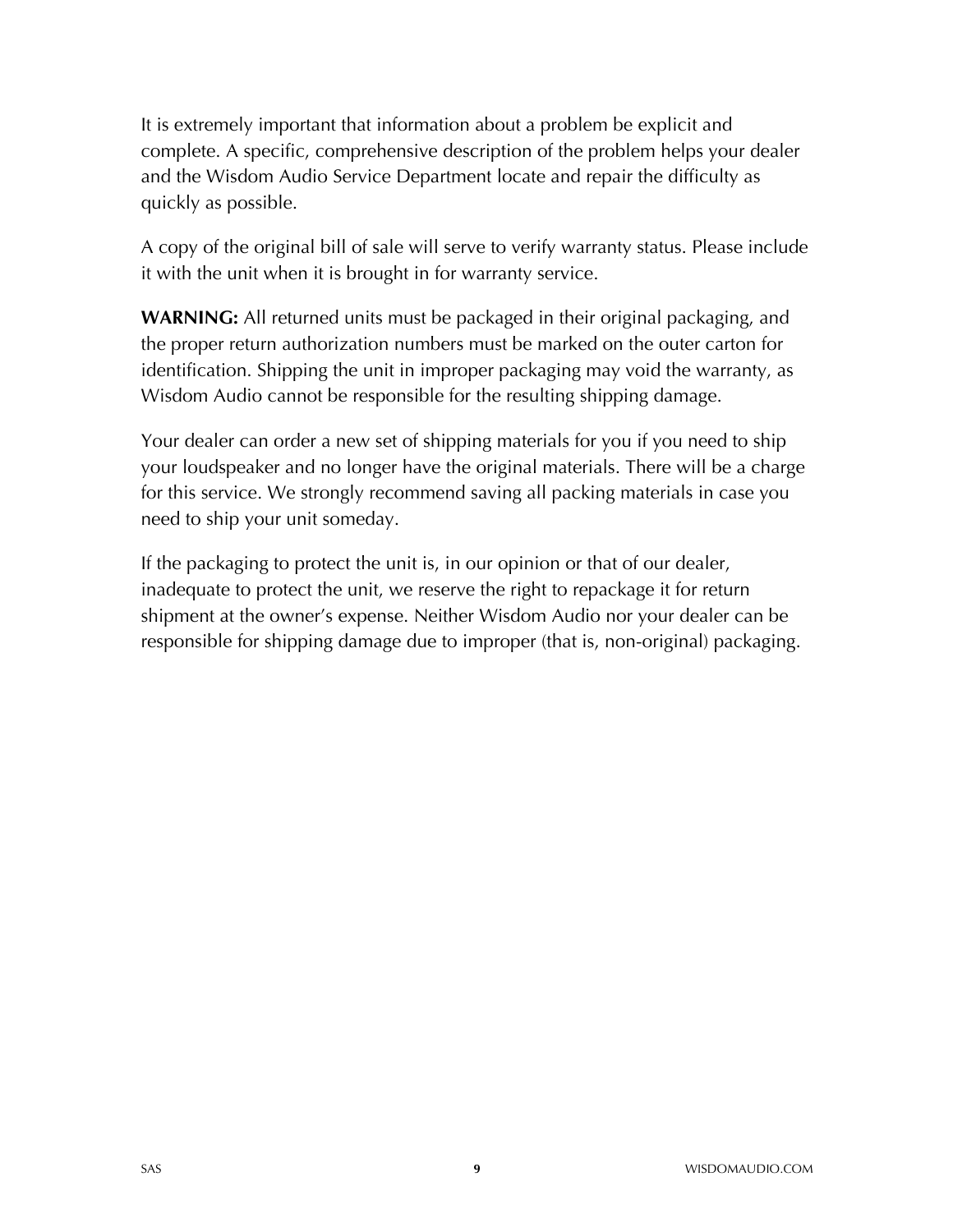# **Specifications**

All specifications are subject to change at any time in order to improve the product.

- **Number of required amplifier channels:** 1
- **Frequency response:**  $30Hz 80 Hz \pm 3dB$  relative to the target curve
- **Impedance:** 8Ω
- **Sensitivity:** 90 dB/2.83V/1m
- **Power handling, peak:** 450w
- **Maximum SPL:** 115dB / 25 Hz /1m
- **Dimensions:** See appropriate dimensions drawings on next page
- **Shipping weight, each:** 45 lbs. (20 kg)

For more information, see your Wisdom Audio dealer or contact:

#### **Wisdom Audio**

1572 College Parkway, Suite 164 Carson City, NV 89706 wisdomaudio.com information@wisdomaudio.com (775) 887-8850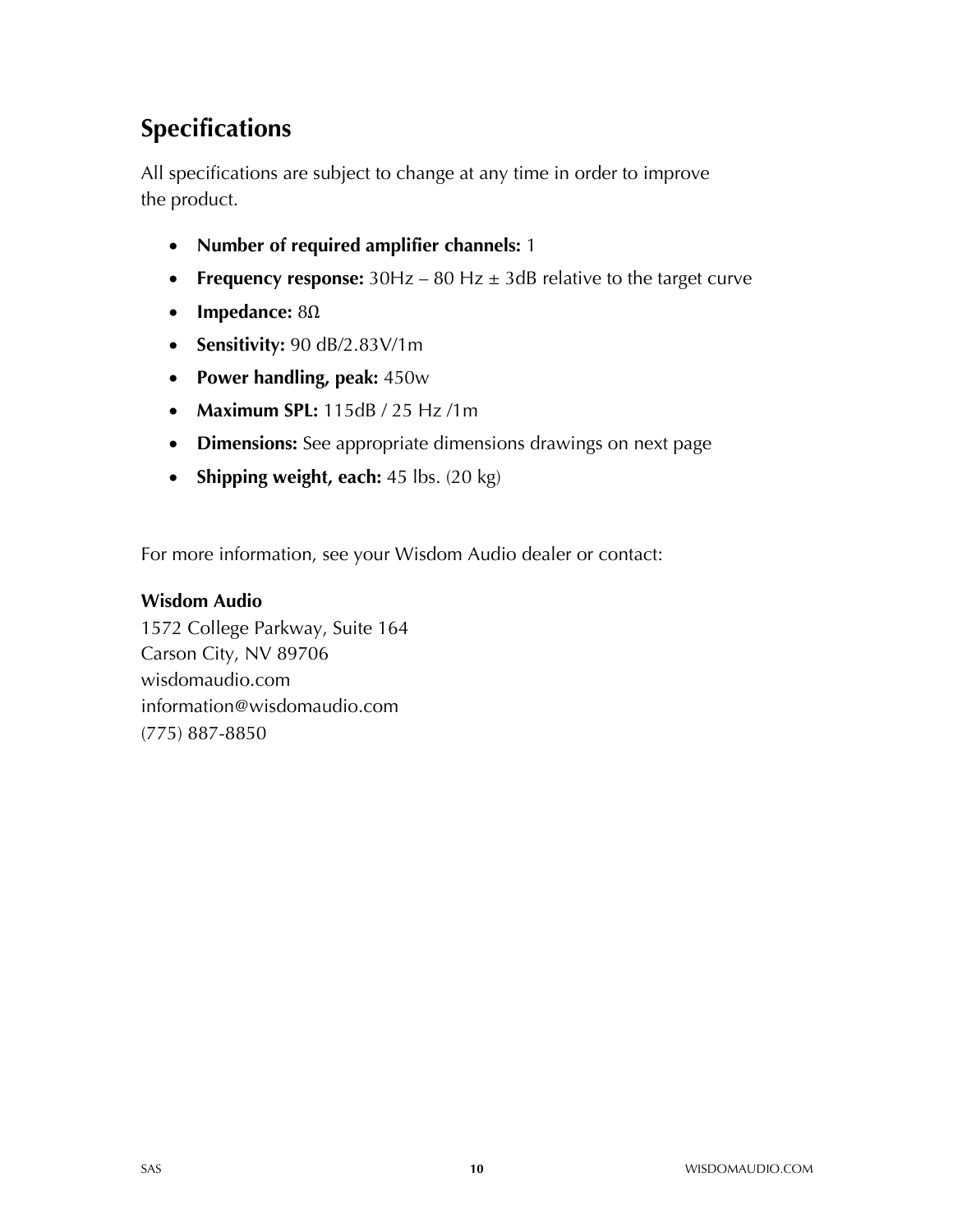# **SAS Dimensions**